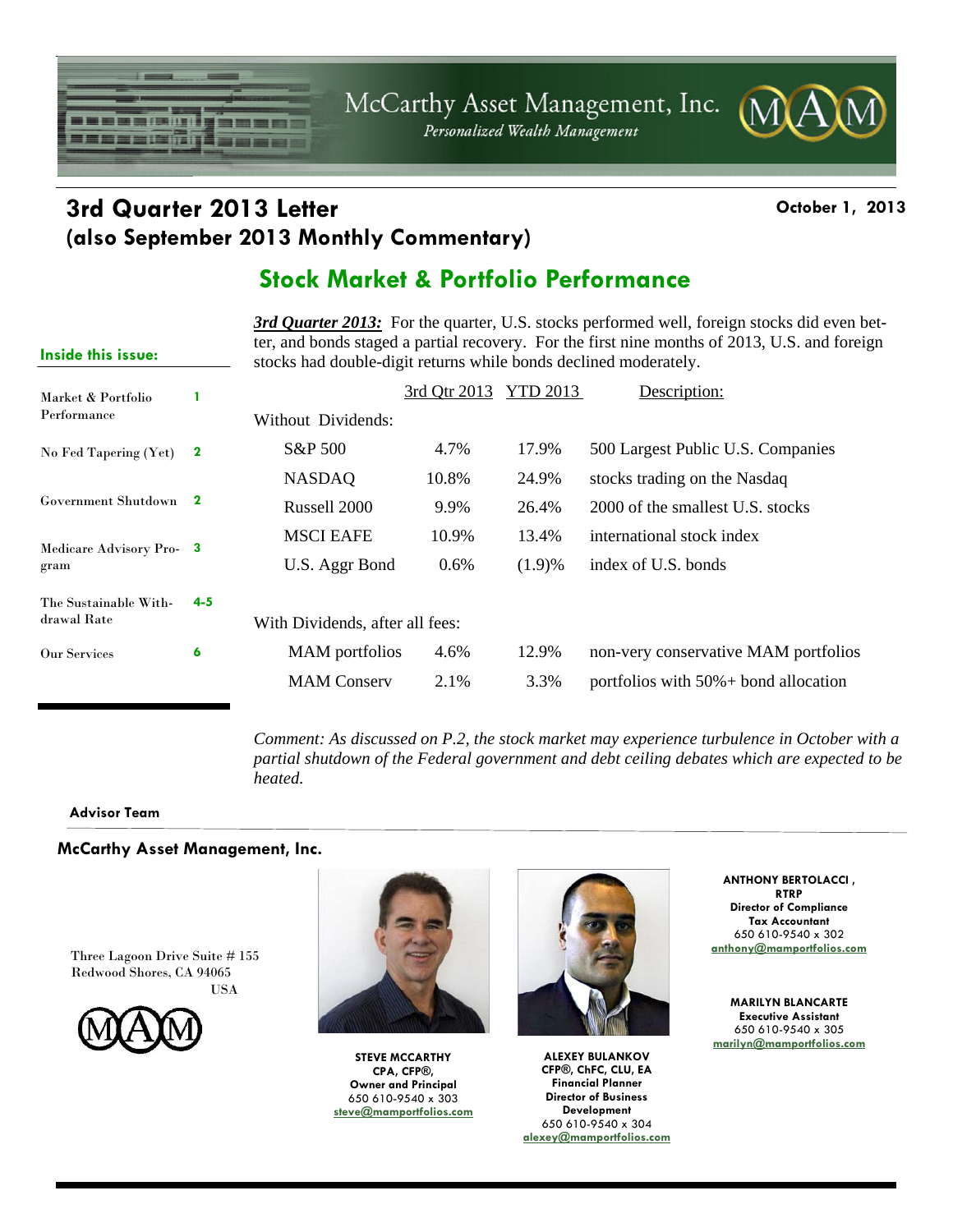## **No Fed Tapering (Yet)** Page 2

In a widely watched decision, on September 18<sup>th</sup> the Federal Reserve surprised the markets by declining to begin reducing ("tapering") its asset-purchase program. Most observers expected the central bank to begin a modest pullback in its \$85 billion a month in bond purchases. Regarding the decision:

 The Fed made it clear that the recent increase in long-term rates (including mortgage rates) was a key reason for holding off tapering. In essence the Fed may be sending a sig-

nal that the bond market overreacted when the 10-year yield spiked to nearly 3.0%.

- The Fed indicated they want to see more evidence that the economy can sustain improvements before scaling back its bond purchases, but they made it clear they are posed to reduce the program if they see more evidence of a strengthening economy. Chairman Bernanke said that the market risks from the "upcoming fiscal debates" were also a factor in the decision to not taper.
- The Fed now sees the economy growing in 2013 in a range of 2.0% to 2.3%. The earlier forecast had predicted growth of 2.3% to 2.6%. For 2014 the Fed is now forecasting 2.9% to 3.1% growth (down from 3.0% to 3.5%), and for 2015 the forecast is 3.0% to 3.5%.
- In a press conference following the Fed announcement, Chairman Bernanke indicated tapering could still start before year-end. To do so, the Fed wants more confirmation of a pickup in economic growth, sustained job gains, and proof that the current low inflation is moving back up toward the Fed's 2% target.
- Kathy Jones, Schwab's fixed income strategist, said the she and her team believe the 10-year Treasury yield will probably fall back to 2.5% or so and short-term rates are likely on hold for a lot longer than many had thought.

### **2013 Federal Government Shutdown**

With the Federal government having begun a new fiscal year on October 1<sup>st</sup>, Washington had a deadline of midnight Sept 30<sup>th</sup> to pass a new continuing budget resolution to fund the government's discretionary spending. The deadline passed without a resolution, so the government began a partial shutdown on October 1st, This was reminiscent of



similar episodes that occurred in the mid-1990's.

**What's the holdup?**: House Republicans insist the spending bill include anti-Obamacare amendments. Senate Democrats are insistent that it doesn't.

**Likely Economic Impact:** Assuming that the Federal government will only be shut down for a short period of time (which is likely), both fourthquarter economic growth and consumer confidence will be hurt only moderately while the stock market could experience increased volatility.

**Next Up- The Debt Ceiling Debate:** By mid-October the Federal government is expected to reach the statutory limit on the amount of debt the U.S. can issue. If Congress and President Obama cannot come to agreement that would raise the debt ceiling before the threshold is reached, the United States may technically default on its debt, an event that has never happened before.

**Our Expectation:** Ultimately, Congress will find a way to reach an agreement to pass the budget resolution and to extend the Debt Ceiling, but probably not until the last moment.

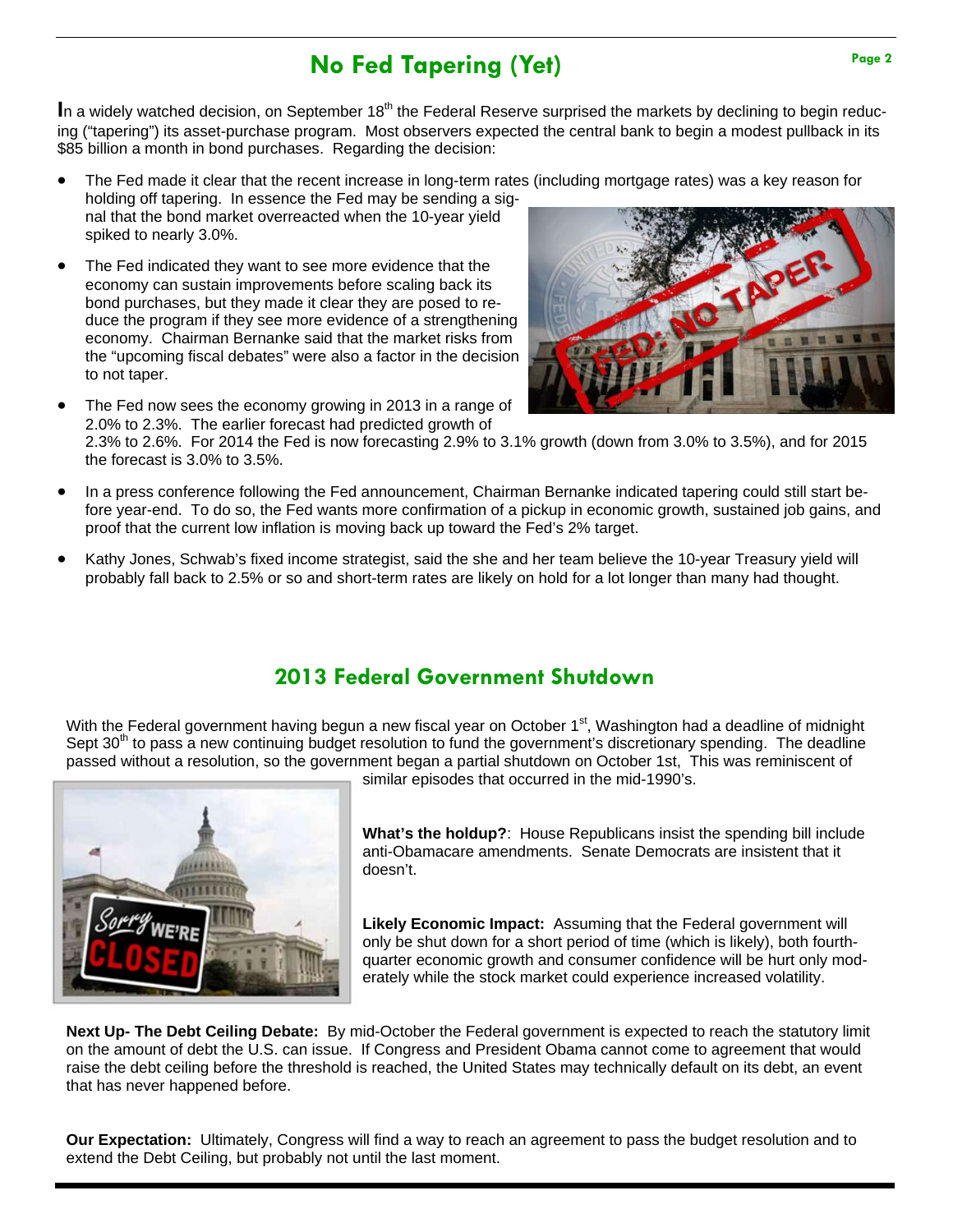# **Medicare Advisory Program (MAP)**

**F**or the last couple of years we have utilized the services of Allen Hamm to create a Long-Term Care Plan for clients. We are pleased to announce that Allen has expanded his service offering to include assisting our clients with navigating the "Medicare maze".

Medicare is a particularly complex area of planning, with many important choices that must be made in a relatively short period of time, right around age 65. Through a service he calls "Medicare Advisory Program (MAP)", Allen and his firm will now be available to:

- Assist clients with signing up for Medicare in a timely manner to make sure no penalties are incurred.
- Assist clients with understanding the differences between a Medicare Advantage plan and Medicare Supplement plan and with choosing the best option for them.
- Assist clients with choosing a Medicare Supplement plan if traditional Medicare is their chosen option.
- Assist clients with evaluating and choosing their Plan D prescription drug coverage.
- Evaluation of supplemental coverage if a client is already on Medicare disability.
- Review annually, as needed.

Not included in these services is assisting clients with signing up for Medicare disability (for clients under age 65) or with signing up for Social Security Disability.

As you get closer to becoming eligible for Medicare, I suggest you have a phone consultation with Allen, so that he can guide you through your Medicare choices. As with Allen's Long-Term Care Planning services, there is no charge to MAM clients for this new service because we pay his firm an annual retainer fee to assist our clients with objective, professional advice.

We welcome your feedback on our decision to make this new service available to you. Please let us know if you would like to talk with Allen and we will send him an introductory email.





*Allen Hamm is the Author of the book "How to Plan for Long Term Care", Creator of the Smart LTC Planning System and the Medicare Advisory Program (MAP). Allen's Services are available at no cost to MAM Clients.*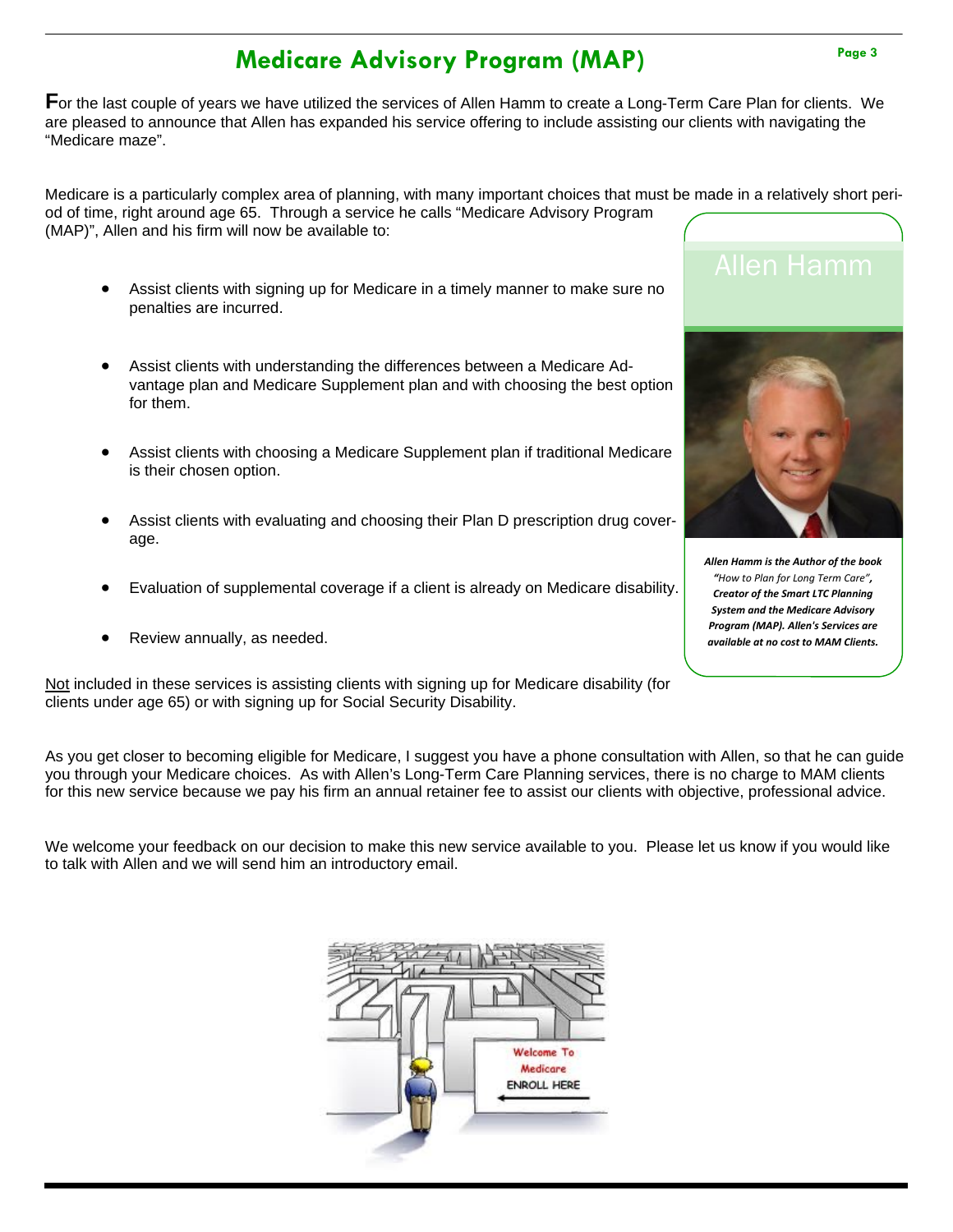### **THE SUSTAINABLE WITHDRAWAL RATE**

*Is the 4% Rule Still a Good Estimate?* 

**The 4% Sustainable Withdrawal Rule** is one of the most widely used "rules of thumb" in retirement planning. It is very useful as it serves as a rough guide to determine how much someone needs to save up for a financially comfortable retirement and then, once retired, how much they can spend per year without depleting their savings. The rule states:

*Withdrawing 4% of your portfolio in the first year of retirement and then withdrawing the same amount adjusted for inflation each year thereafter will result in a high probability of your retirement savings lasting 30 years or more*.

For example, an investor who has accumulated a portfolio worth \$1 million, and who is faced with 3% annual inflation, should be able to withdraw \$40,000 the first year of retirement, \$41,200 the second (i.e. \$40,000 increased by 3%), \$42,436 the third and so on, without fear of depleting their funds.



This rule was first introduced in a 1994 [study by William P. Bengen,](http://www.retailinvestor.org/pdf/Bengen1.pdf) in which he stated that for a portfolio comprised of 50% [stocks and 50% intermediate-term treasuries, a 4% annual withdrawal rate is sustainable for a minimum of 30 years. In his](http://www.amazon.com/Conserving-Client-Portfolios-During-Retirement/dp/0975344838)  2006 book, Conserving Client Portfolios During Retirement, Bengen further discussed the concept of the safe maximum withdrawal rate, which would allow for 30 years of withdrawals without depleting savings. This finding was later confirmed and expanded upon in [studies by other academics](http://www.fpanet.org/docs/assets/FDBA3F04-1D09-67A1-AC7E617287736AB3/Cooley-Appendix-1.jpg) to account for different asset allocations, time horizons and historical periods. In the recent years, though, the rule has come under fire and received [a lot of attention in the financial press.](http://online.wsj.com/article/SB10001424127887324162304578304491492559684.html)

#### **Problems with the 4% Rule**:

- **Low-Yield Environment and Above-Average Stock Values:** Most research done on sustainable withdrawal rates uses historical data and assumes the same expected return on each asset class year-after-year. This is a reasonable assumption when the stock market is fairly valued and bond yields are at or above their long-term averages. This is not a realistic assumption in today's environment of low bond yields and [high stock market valuations.](http://www.multpl.com/shiller-pe/) Factor in the aging population and the slow economic growth, and the 4% rule begins to look too aggressive for the current environment. A [recent Morningstar study](http://corporate.morningstar.com/us/documents/targetmaturity/LowBondYieldsWithdrawalRates.pdf) suggests that **a 4% withdrawal rate provides only a 48.2% probability of assets lasting for 30 years. The same study found that a 2.98% rate can result in a 90% probability of the money lasting that long.**
- **Sequence of Returns Matters**: Intuitively, most people understand that if they retired in late 2000 or 2007, right before the onset of a major bear market, the withdrawals during those early bear market years had a much bigger negative impact on the overall health of their portfolio. This concept is known a[s sequence risk.](http://www.investopedia.com/terms/s/sequence-risk.asp) This concept was discussed further in a recent [MarketWatch article.](http://www.marketwatch.com/story/retirement-the-sequence-of-returns-2013-02-08/print?guid=52048599-68F9-4484-A057-EDAA79B3AB59)

**Devising a Sustainable Withdrawal Program** – there is no one simple solution to sustaining portfolio withdrawals during retirement, but rather an array of steps that you can take. Here are some of them:

- **Create a Cushion:** For clients who are receiving periodic distributions from their portfolios, we set aside typically 3 years' worth of withdrawals in a conservative bond fund. As long as stock prices are not depressed, we replenish this conservative fund at least every six months when we reposition portfolios. The benefit of using this technique is that when a bear market starts and stock prices drop precipitously, we do not need to sell any equities for at least three years to sustain portfolio withdrawals. Given that the duration of the average bear market since the Great Depression has been 18 months, we should have enough held in the conservative bond fund to allow the rest of the portfolio to recover as the market correction runs its course.
- **Be Flexible:** Recall that the first few years of retirement are critical to the overall success of the sustainable withdrawal program. Reducing expenses during a market downturn will allow you to temporarily reduce the distributions from your account(s).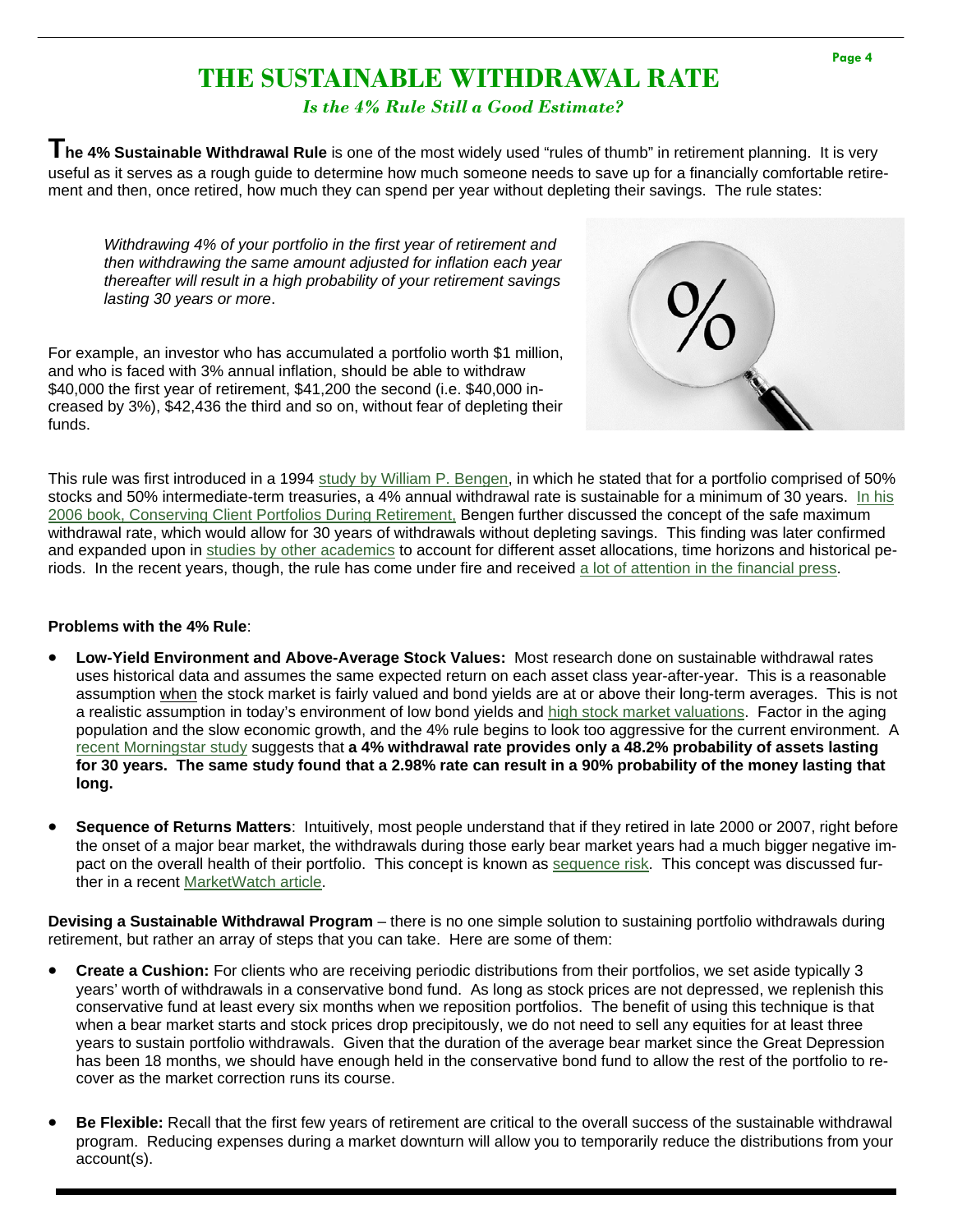#### **Adjust Your Expectations:**

 **Reduce The Certainty:** Certainties do not exist in the world of financial planning. As much as we would like to have a 100% certainty plan, many financial planners suggest that 80% probability is an acceptable level of success for a financial plan. Furthermore, a significant downside with a 100% certainty plan is that the retiree is living on less than they could safely withdraw. Unless leaving a large estate is a very important goal, the retiree would be foregoing expenditures that are affordable. In these cases, it may make sense to spend more if it results in a higher quality of life while still minimizing the risk of running out of money.



- **Retire Later:** If the probability of success (i.e. the likelihood of not outliving your assets) is lower than what you are comfortable with, consider working longer or saving more.
- **Assume Shorter Length of Retirement:** A 30-year withdrawal time horizon may be longer than is likely for many who retires at 65. Consider your family history of longevity and your health when making your plan.
- **Diversify Your Portfolio**: Most of the research that has been done on sustainable withdrawal rates has been based on a portfolio made up of just stocks and bonds. Adding alternative assets to a portfolio can improve the risk-adjusted returns, and therefore increase the sustainable withdrawal rate. Bengen's initial study used only two asset classes (largecompany U.S. stocks and intermediate–term U.S. government bonds). When Bengen added a third asset class, smallcompany U.S. stocks, he raised the acceptable withdrawal rate to 4.5%.

 International stocks and international bonds add diversification to a portfolio. In addition, alternative assets can add other asset classes that reduce the volatility of a portfolio without sacrificing returns. Currently we are investing in Master Limited Partnerships as an alternative asset. In the past we have also used commodities and REITs as alternative assets. As other alternative assets become more attractive, we are likely to add them to portfolios.

- **Add More Equities, Especially Dividend-Paying Stocks:** As people age and their life expectancies become shorter, it makes sense to be more conservative with their retirement portfolios. For those with a 15-year or longer life expectancy, though, portfolio growth is critical so that future-year distributions can be increased for inflation. Particularly in the early phase of retirement, a portfolio should be more heavily weighted toward equities and less toward bonds. Dividend-paying equities can play a particularly important role here.
- **Work with a Planner** According to a [recent article in a Financial Planning Magazine](http://www.financial-planning.com/fp_issues/43_9/morningstars-gamma-how-financial-advisors-add-value-2686311-1.html), working with an advisor who can help you implement an appropriate Total Wealth Asset Allocation, Tax Efficiency, Dynamic Withdrawal Strategies, Annuity Planning and Liability-relative Optimization, can add the equivalent of a 1.82% annual arithmetic return to your portfolio, translating to almost 29% more that clients can spend in retirement.

*In addition to our expertise at MAM, we have purchased financial tools that help our clients plan for a worry-free retirement. Please contact us if you would like to discuss your retirement plan with us or have us prepare a Retirement Analysis for you.* 

Sincerely,

*Stephen P McCarthy, CPA, CFP®, Alexey Bulankov, CFP®*